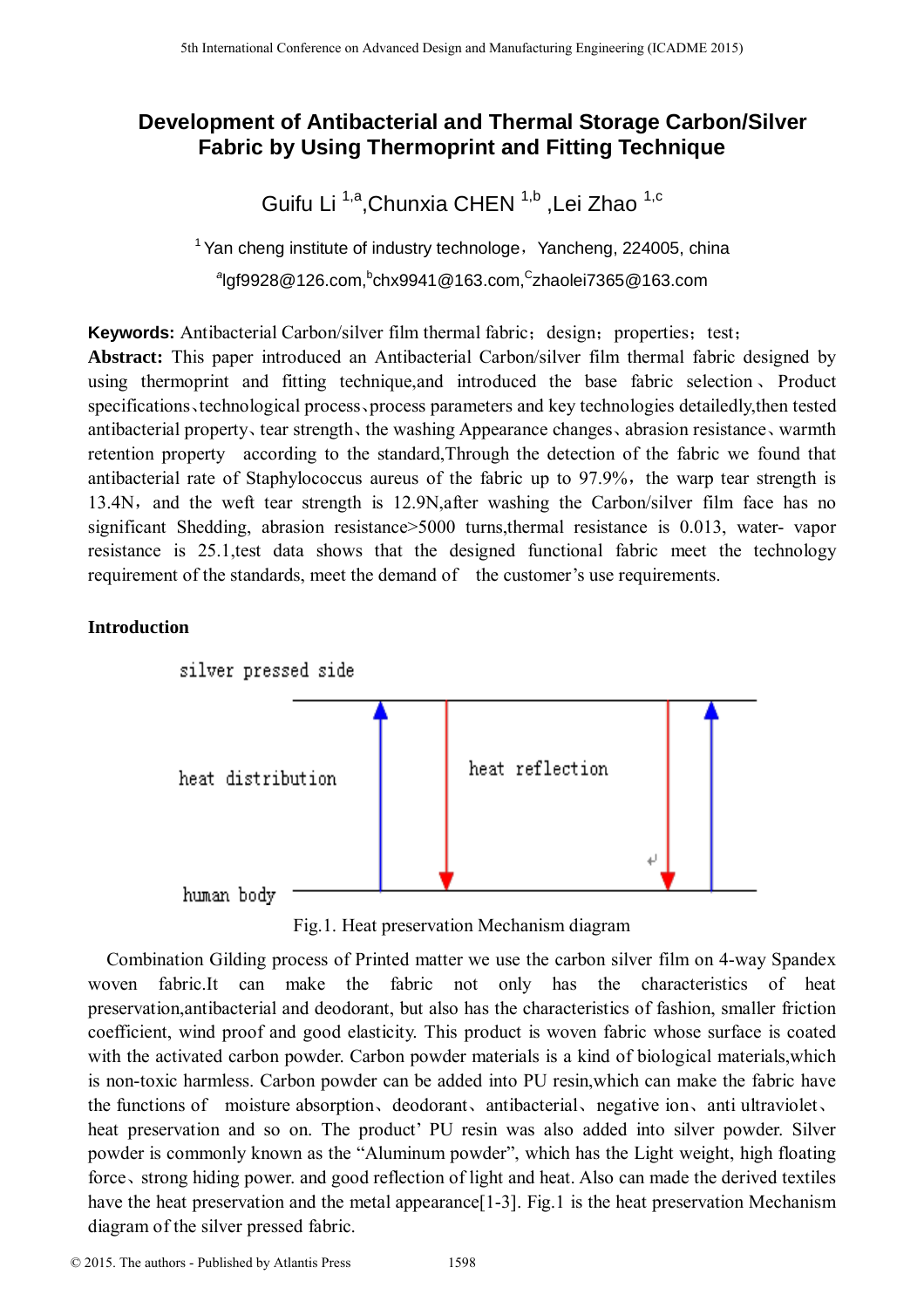# **Experiment**

### **Materials and instruments**

# **Fabric specifications**

Fabric:4-way Spandex fabric;Linear density:75D+40D\*75D+40D;

Weight:105g/m<sup>2</sup>; Material:T(94%),op(6%); Warp density: 480 roots/10cm; Weft density: 430 roots /10cm;

Fabric weave:Plain weave

# **Selection of transfer film substrate**

 At present, the main heat transfer film substrate include OPP、PET、PVC、CP,This product used PU resin with carbon powder and silver powder to imprint with cloth through OPP transfer film, Select OPP film mainly because the materials have high smoothness and transparency, temperature resistance and Climate resistance.

### **Equipment**

 The production equipment of antibacterial fabric is provided by jiang su nanwei Yueda,The equipment consists of four parts:Glue table、oven、tension control device of carbon silver film, winding device and stripping device.

### **Technological process**

### **Process flow chart**

The process flow chart of the antibacterial carbon/silver film thermal Fabric is shown in Fig.2.



Fig.2. Process flow chart of the Antibacterial Carbon/Silver Film Thermal Fabric

# **Fitting Technological process**

 The technological process digram of the antibacterial carbon/silver film thermal Fabric is shown in Fig.3.



Fig.3. Technological process diagram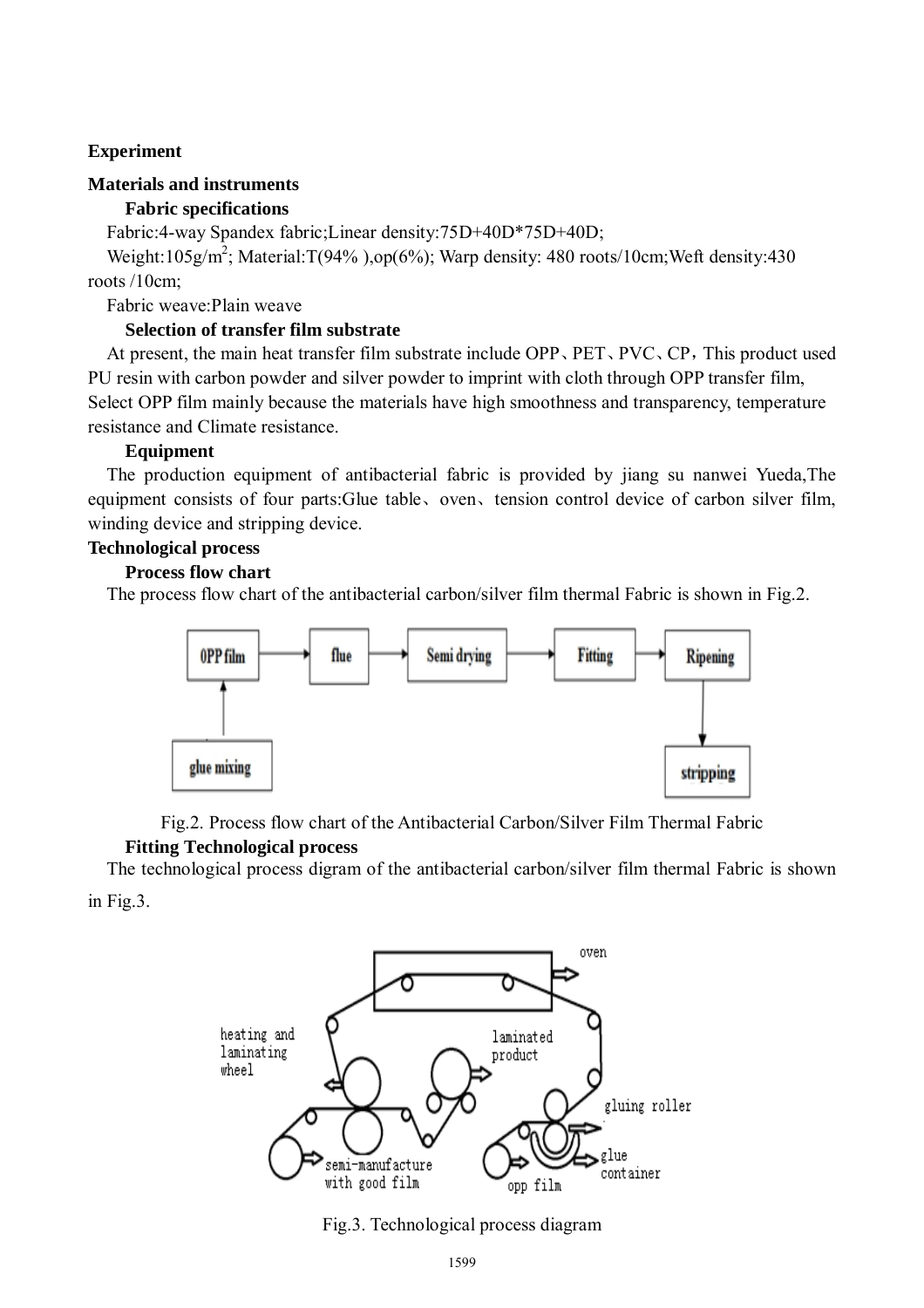### **stripping process diagram**

The stripping process diagram of the antibacterial carbon/silver film thermal Fabric is shown in Fig.4.



Fig.4. Stripping process diagram **Place the finished fabrics in the ripening room to ripen** 

**Process parameters and key technologies** 

**Determination of hot stamping pattern** 



Fig.5. Face side silver pressed pattern

 The pattern size determines the carbon and silver film coverage on the cloth, and also determines gluing quantity. Pattern density determines the product's insulation performance and fabric feel, Therefore, the pattern design is very important.

 For this product, the face side of the woven fabric is silver pressed, the pattern is stereoscopic window grilles, the inner side of the fabric is laminated OPP film, on the film is carbon/silver pressed which with the pattern of honeycomblike. The specific pattern is shown in Fig.5 and Fig.6.



Fig.6. OPP film silver pressed pattern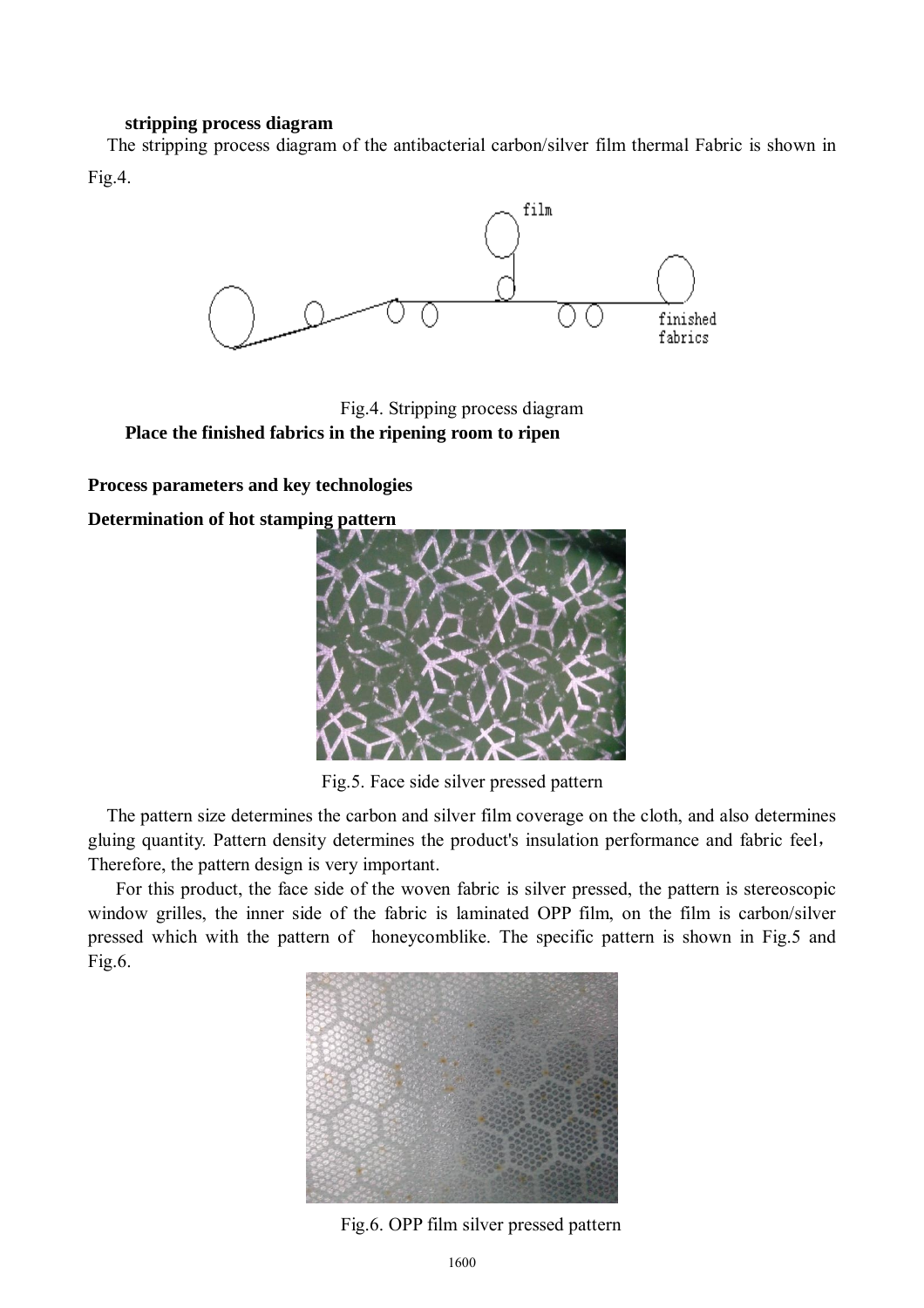#### **Temperature determination**

 The temperature mainly includes hot stamping temperature, oven temperature and fitting wheel temperature,The temperature has a great influence on the quality of hot stamping.If the temperature is too low, the melting will be insufficient, which result in no hot stamping or weakly stamping , If the temperature is too high, it will make film to melt, And also lead to the oxidation between the surface of the dyed layer and carbon silver film, so that the hot stamping products lose the metallic luster, reduce the brightness, according to the performance of the carbon silver film, hot stamping stress , hot stamping speed, for this production the hot stamping temperature range is 70 to 150˚C.Oven temperature: 40~45˚C. Fitting wheel temperature: 100~120˚C.

### **Laminated pressure determination**

 The function of the Laminated pressure, The first is to ensure the TPU film can be adhered to the substrate, Laminated process itself is the process which use the temperature and pressure to glue the fabric to the substrate. If the pressure is small, it will not be able to make the fabric adhere the substrate ,which result in no laminating or weakly laminated , If the pressure is too big, the fabric and substrate 's compression deformation will increase. For this product the laminated pressure is 6 - 6.5Kg.

### **Speed determination for hot stamping**

 The contacting time between carbon silver film and substrate be determined by the hot stamping speed, and the contacting time determines the stamping fastness, the speed must accommodate to the pressure and temperature , too fast and too slow won't be good. For this product the speed is about 15~20m/min.

### **Determination of tension control**

Degree of tightness for silver film tension should be appropriate, if the tension is bigger, the lines will be lack or broken.If looser the film surface will be folded to death. The cloth tension control should be appropriate too, if the tension is bigger will produce shrinkage for the silver pattern,and the pattern will broken.If looser will produce dead fold and indentation. Therefore, the cloth and film feeding tension and winding tension are extremely important.

### **Glue formula**

 The formula determines the silver pressed fastness, but the adjustment of the formula and the temperature, speed, pressure and pattern of the process are related, the choice of solvent determines the temperature and speed, choose the volatile solvents need to reduce the temperature ,The ratio of the additive agent based on the pattern which determine the glue's viscosity and pressure. Therefore, it's need to determine the solvent ratio and solvent type in the glue according to the pattern. For this product , the glue formula is shown in Table.1.

| Taon. I Shac Tormana  |            |  |  |  |
|-----------------------|------------|--|--|--|
| Reagent name          | Proportion |  |  |  |
| Polyurethane adhesive | 100        |  |  |  |
| <b>MEK</b>            | 120        |  |  |  |
| Bridging agent        | 8          |  |  |  |
| Silver powder         | 20         |  |  |  |
| Carbon powder         | 10         |  |  |  |
| Promoters             | 3          |  |  |  |

| Table.1 Glue formula |  |
|----------------------|--|
|----------------------|--|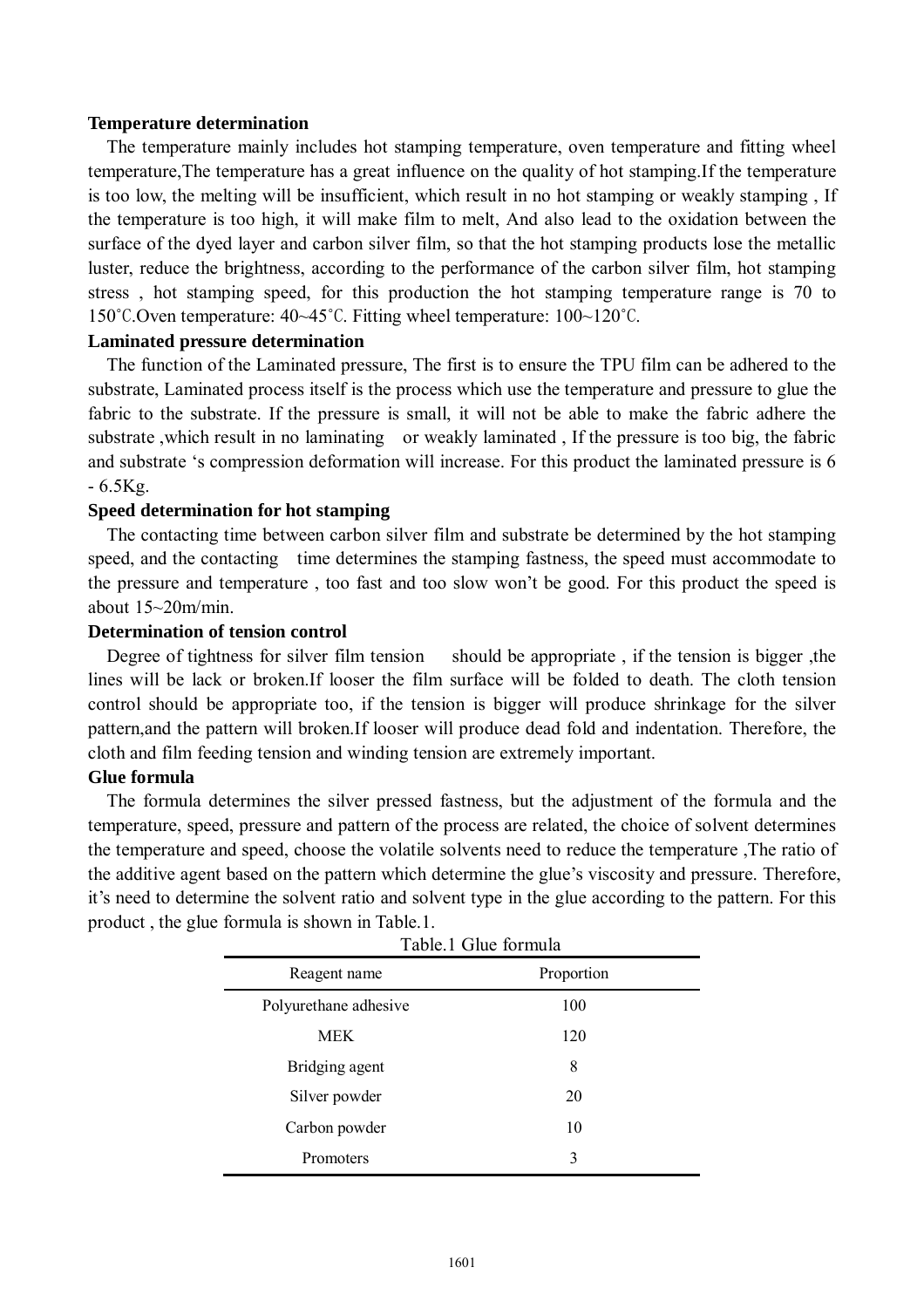### **Ripening temperature and time determination**

 Ripening temperature and time determines the hot silver fastness so as to improve hot silver wash ability and soft feel. For this product the ripening temperature and time: 65 ˚C, 12h.

| Table.2 Testing Results        |                       |                                                                |                                                             |                |  |  |
|--------------------------------|-----------------------|----------------------------------------------------------------|-------------------------------------------------------------|----------------|--|--|
| Item                           | Standard              | Index                                                          | Result                                                      | Judgement      |  |  |
| Washing<br>appearance          | <b>AATCC 124-2011</b> | 10 laundering                                                  | $3.0$ grade                                                 | up to standard |  |  |
| Colorfastness<br>to laundering | AATCC 61              | 4 and over                                                     | Color fastness: 4.5<br>staining color<br>fastness $\pm 4.5$ | up to standard |  |  |
| Abrasion<br>resistance         | ASTMD4966-2010        | <b>OVER</b><br>5000                                            | $>5000$ turns                                               | up to standard |  |  |
| Tearing<br>strength            | ASTMD1424-2009        | 10 <sub>N</sub>                                                | warp: 13.4<br>weft: 12.9                                    | up to standard |  |  |
| Physiological<br>effects       | GB 11048              | <b>Thermal</b><br>resistance $\geq 0.01$<br>Water vapor        | 0.013                                                       | up to standard |  |  |
|                                |                       | $resistance \geq 23$                                           | 25                                                          |                |  |  |
| Antibacterial<br>test          | GBT20944.3-2008       | antibacterial rate<br>(Staphylococcu<br>s aureus $\rightarrow$ | 97.9%                                                       | up to standard |  |  |

### **Performance test**

 The Products were produced by Jiangsu Nanwei Yueda Fiber Technology Co.Ltd and were sent to CNTAC Testing Center-Suzhou Zhongke Textile Technology Service Co.Ltd.The Test standards and the corresponding index and test results are shown in the Table.2[4-6].Testing data from Table.2 show hat the designed product's performance on antibacterial、washing appearance、color fastness、 wear resistance and heat preservation、strength have all reached technical requirements of the standards, meet the requirements of the normal customers, fulfill the original intention of the design[7-8].

#### **Conclusions**

Thermal storage carbon/silver fabric, use the 4-way Spandex fabric as the base cloth, using the hot stamping and fitting techniques, according to the self-designed pattern, and transferred carbon silver film to the woven fabrics.

The product Mainly were endowed with excellent antibacterial deodorant, heat preservation effect, and this product has the fashion and novel appearance、smooth、 easy to put-on- and-off and other excellent performance too.

This functional fabric is preferred fabric used as lining of wind jacket, inside, Outdoor Jackets,golf shirt and so on .

#### **Acknowledgements**

The work is supported by visiting engineers program project in higher vocational colleges of Jiangsu Province, the project number is 2014FG107.